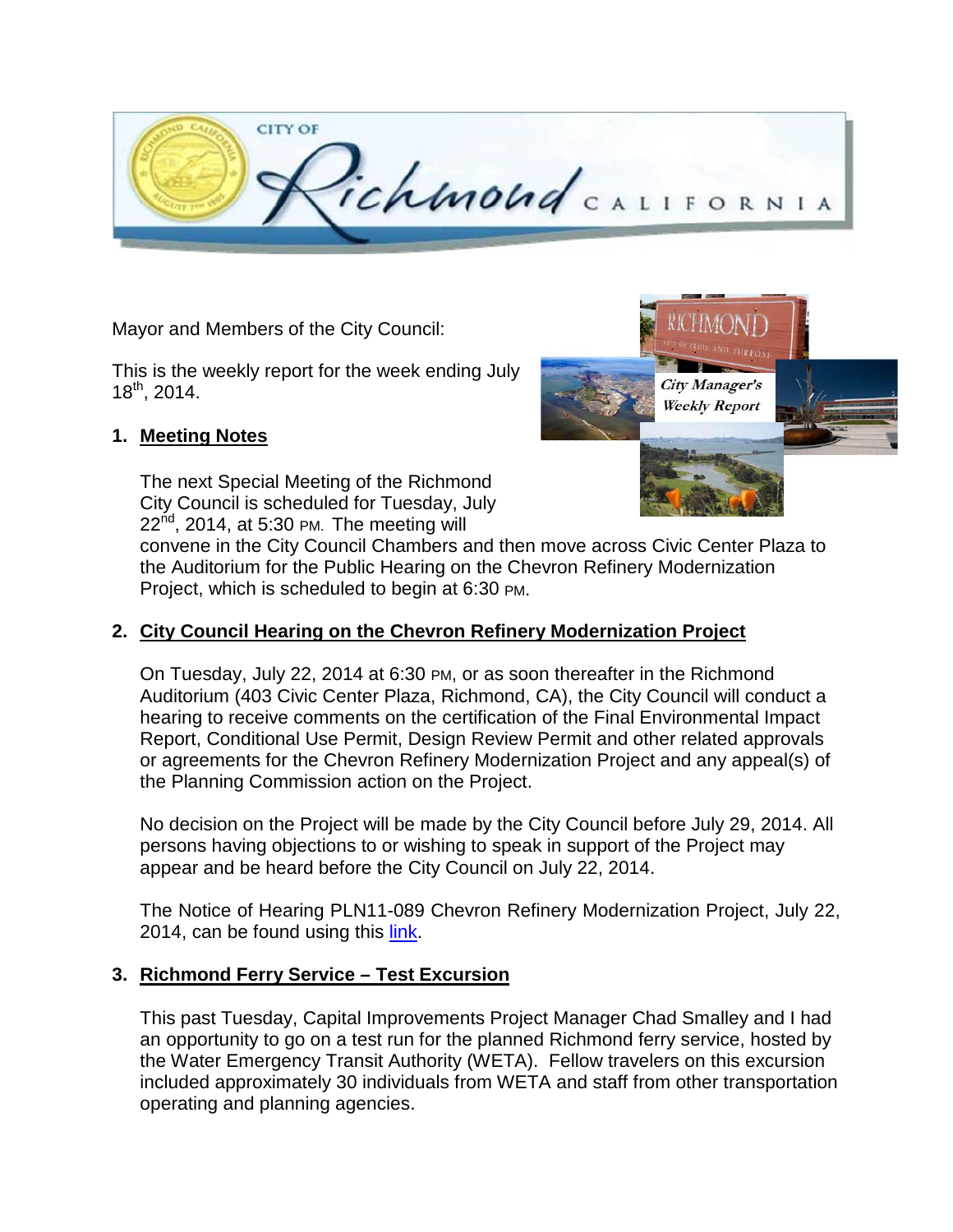The 350-passenger high speed ferry left from the ferry terminal in San Francisco, and travelled at a maximum speed of approximately 35 miles per hour past Angel Island, Terminal 1, Brickyard Cove, and the Port of Richmond to Sheridan Point, adjacent to the Ford Assembly Building where Harbour Way meets San Francisco Bay. It made the round trip in approximately one hour, including some waiting time at Sheridan Point to simulate docking time. The one way trip, simulating the commute time for a ferry passenger, was approximately 25 minutes of perhaps the most enjoyable commute experience anyone could have – a smooth ride, with views of three bridges and picturesque islands on San Francisco Bay.

Part of the reason for the excursion was to understand the travel time, which impacts the type of ferry boat that needs to be procured, and which impacts the schedule, crew needs and cost of the service.

We will continue to keep you informed as plans, and policy decisions, are made regarding Richmond ferry service.

#### **4. Belding Garcia Park Summer Activities**

Building Blocks for Kids (BBK) Richmond Collaborative and parents from the Belding Garcia neighborhood are hosting free sports and fitness activities each morning in the Belding Garcia Park. The neighborhood parents were so inspired with their new park remodeled in October 2013 that they decided to continue the momentum. Park activities started June  $9<sup>th</sup>$  and will continue through August 15<sup>th</sup>. The parent group is also part of West Contra Costa Unified School District's summer lunch program.

On the first day of programming, 92 children were served lunch in the park. Following lunch, they were given a dose of healthy outdoor play. On July 14<sup>th</sup>, lunches were distributed to 167 kids, 19 adults participated in a one hour Zumba class, and 20 adults and children participated in a one hour yoga class. The average daily count of children coming to the park is about 100. With lunch being served Monday through Friday all summer, BBK and the parent group will likely have a "dose" of 49 lunch and healthy play days: 49 days x 100 kids per day  $=$  4,900 visits to the park!!



T-Ball, bowling and golfing are a few of the activities 0-5 year olds enjoy participating in.





Cool down exercises are led by Angela, one of the many wonderful parent volunteers

Family members of all ages having fun participating in yoga.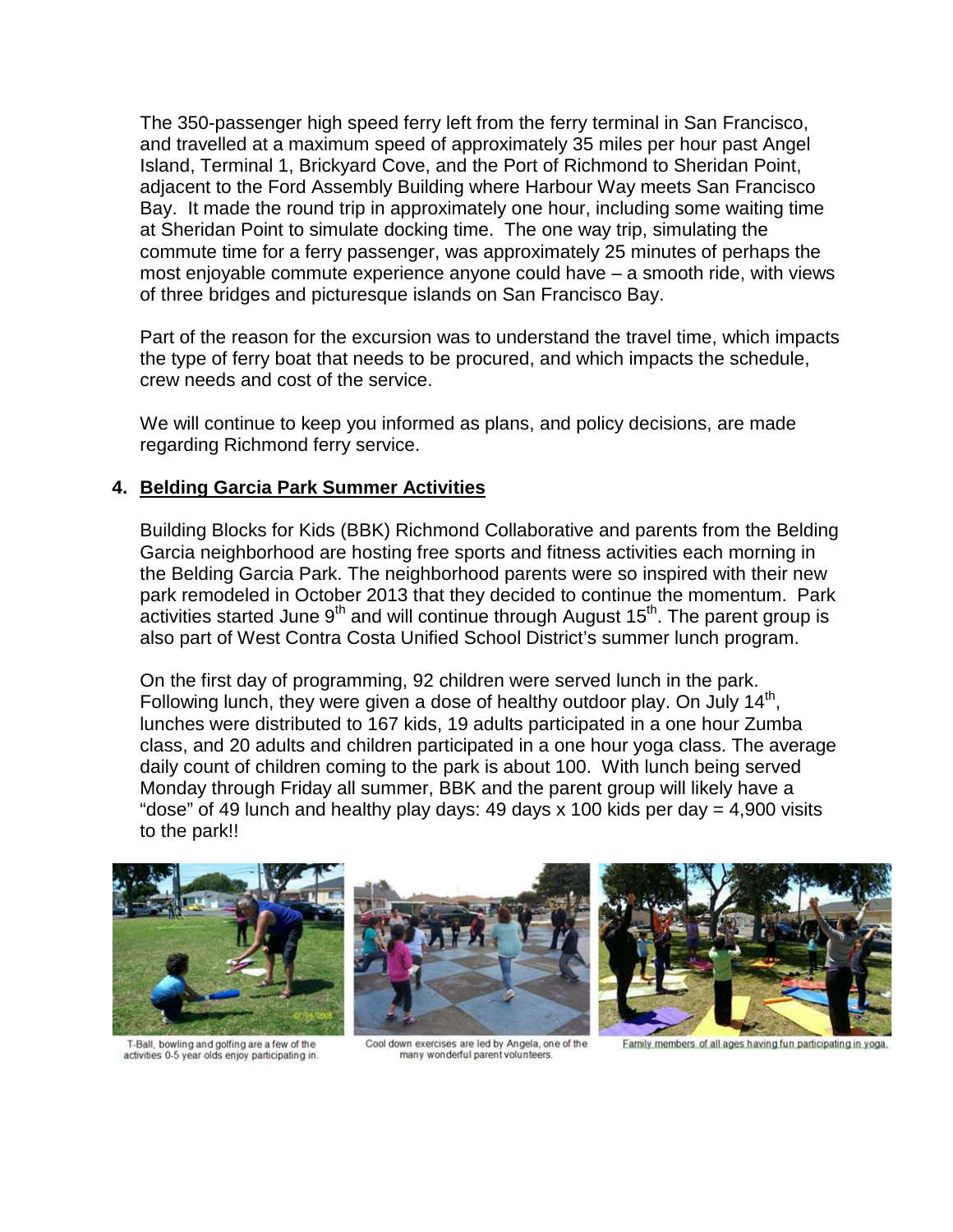

Friends, families, and neighbors are active together while<br>participating in jump rope activities.





Youth playing board games.

Kids and parents enjoy flying kites togethe

# Health & Wellness at Belding Garcia Park 17th St. & Coalinga Ave.

# **Free Fitness Activities**

# For Adults and Children

### **July 1st to August 15th**

### Monday-Friday, 11:00-1:00

| <b>Time</b>                                                   | Monday                                                      | <b>Tuesday</b>                                                                                                               | Wednesday                                                   | <b>Thursday</b>                                                                                                                     | Friday                                                      |
|---------------------------------------------------------------|-------------------------------------------------------------|------------------------------------------------------------------------------------------------------------------------------|-------------------------------------------------------------|-------------------------------------------------------------------------------------------------------------------------------------|-------------------------------------------------------------|
| 11:00-12:00                                                   | Zumba                                                       | Flag Football                                                                                                                | Zumba                                                       | <b>Flag Football</b>                                                                                                                | Zumba                                                       |
|                                                               | Location: Indoor<br>Soccer Field                            | Location: Lawn<br>Area in front of<br>Picnic Tables                                                                          | Location: Indoor<br>Soccer Field                            | Location: Lawn<br>Area in front of<br>Picnic Tables                                                                                 | Location: Indoor<br>Soccer Field                            |
|                                                               | Kickball                                                    | <b>Soccer</b>                                                                                                                | Kickball                                                    | <b>Soccer</b>                                                                                                                       | Kickball                                                    |
|                                                               | Location:<br><b>Baseball Field</b>                          | Location:<br>Middle Field                                                                                                    | Location:<br><b>Baseball Field</b>                          | Location:<br>Middle Field                                                                                                           | Location:<br><b>Baseball Field</b>                          |
| 12:00-1:00                                                    | Yoga<br>Location: Lawn<br>Area in front of<br>Picnic Tables | <b>Obstacle</b><br><b>Course</b><br><b>Ultimate</b><br><b>Frisbee</b><br>Location: Lawn<br>Area in front of<br>Picnic Tables | Yoga<br>Location: Lawn<br>Area in front of<br>Picnic Tables | <b>Obstacle</b><br><b>Course</b><br><b>Ultimate</b><br><b>Frisbee</b><br>Location: Lawn<br>Area in front of<br><b>Picnic Tables</b> | Yoga<br>Location: Lawn<br>Area in front of<br>Picnic Tables |
|                                                               | Martial Arts                                                | Softball/T-Ball                                                                                                              | Martial Arts                                                | Volleyball                                                                                                                          | Martial Arts                                                |
|                                                               | Location: Indoor<br>Soccer Field                            | Location:<br>Baseball Field                                                                                                  | Location: Indoor<br>Soccer Field                            | Location:<br>Middle Field                                                                                                           | Location: Indoor<br>Soccer Field                            |
| <b>No Pre-Registration Required!</b>                          |                                                             |                                                                                                                              |                                                             |                                                                                                                                     |                                                             |
| For more information call:<br><b>Building Blocks for Kids</b> |                                                             |                                                                                                                              |                                                             |                                                                                                                                     |                                                             |
| $(510)$ 232-5812                                              |                                                             |                                                                                                                              |                                                             |                                                                                                                                     |                                                             |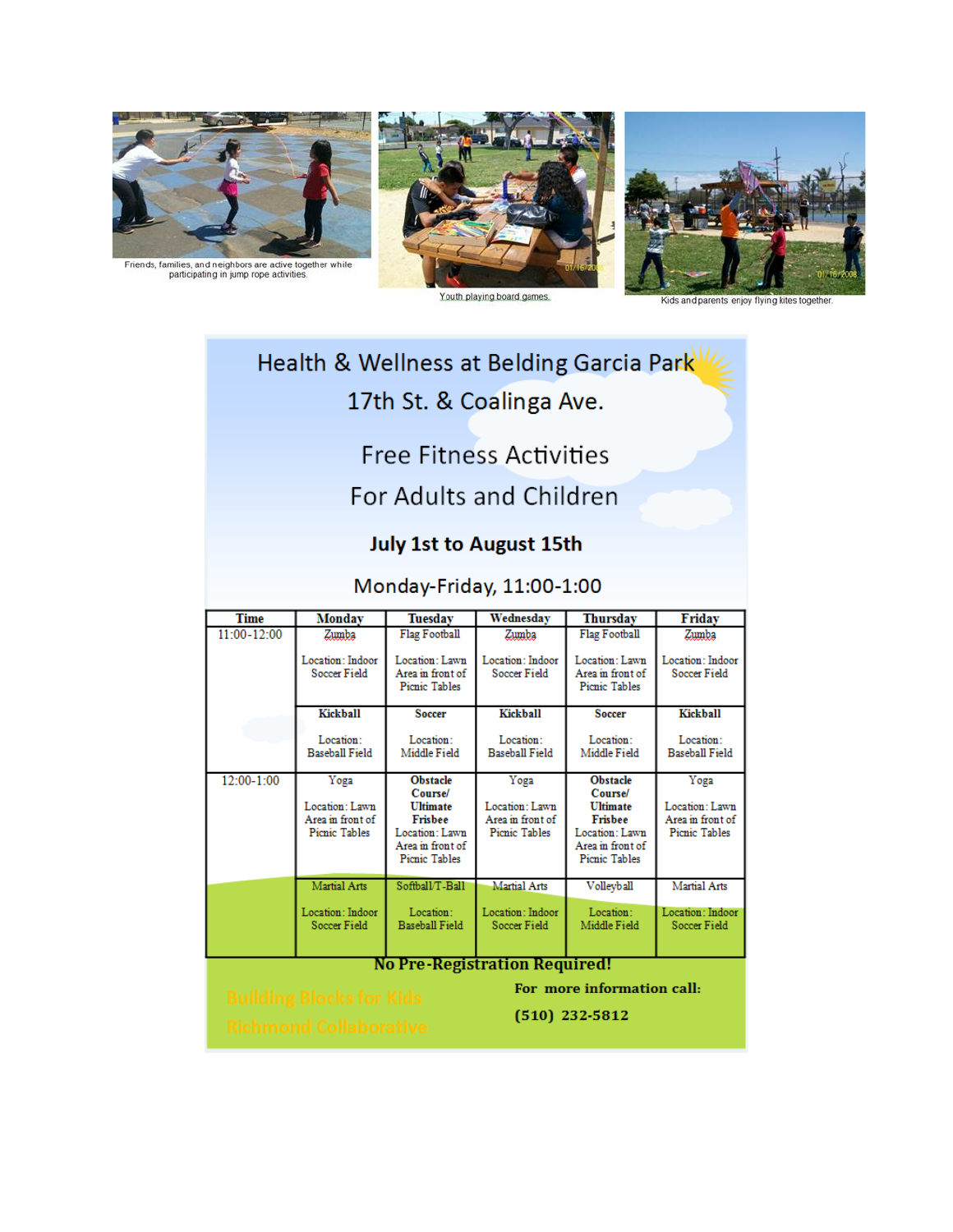#### **5. Parchester Village Park Design Day**

This past Wednesday, neighbors from Parchester Village participated in Design Day for a planned renovation of the Parchester Community Center Park. Upon arrival children and parents took a glimpse at the visual wall that had a variety of playground designs and concepts. To kick-off the evening, neighbors had a warm welcome from funders Mitzi Rivas and Amie Garcia from Livie and Luca. Following the welcome, Jared Fesler from NSP3 introduced playground designs and concepts. During the presentation there were sweet whispers, smiles, and giggles. The whispers and smiles were then illustrated by the children when paper was handed out and they were asked to design their dream playground. Imaginations went to work, and some of the outcomes included round monkey bars, a rock climber, slides, and swings. After the imagination process, dinner was served. Children were then dismissed to participate in Capture the Flag led by staff from the Boys & Girls Club of El Sobrante.

While children were busy trying to capture the flag for their team, parents discussed their wishes and dreams for their park. Parents worked in teams and had rich dialogue, with participants meeting their next door neighbors for the very first time. Adults would like to see picnic tables, BBQ area, baseball benches, and a water feature. Parents and adults also signed up to assist with the remaining part of the planning process through September, as well as the programmatic planning process upon the project's completion.



City staff welcome Parchester neighbors to Design Day.



Youth from the Boys & Girls Club of El Sobrante made the Welcome to Design Day poster



A child's drawing illustrating their dream.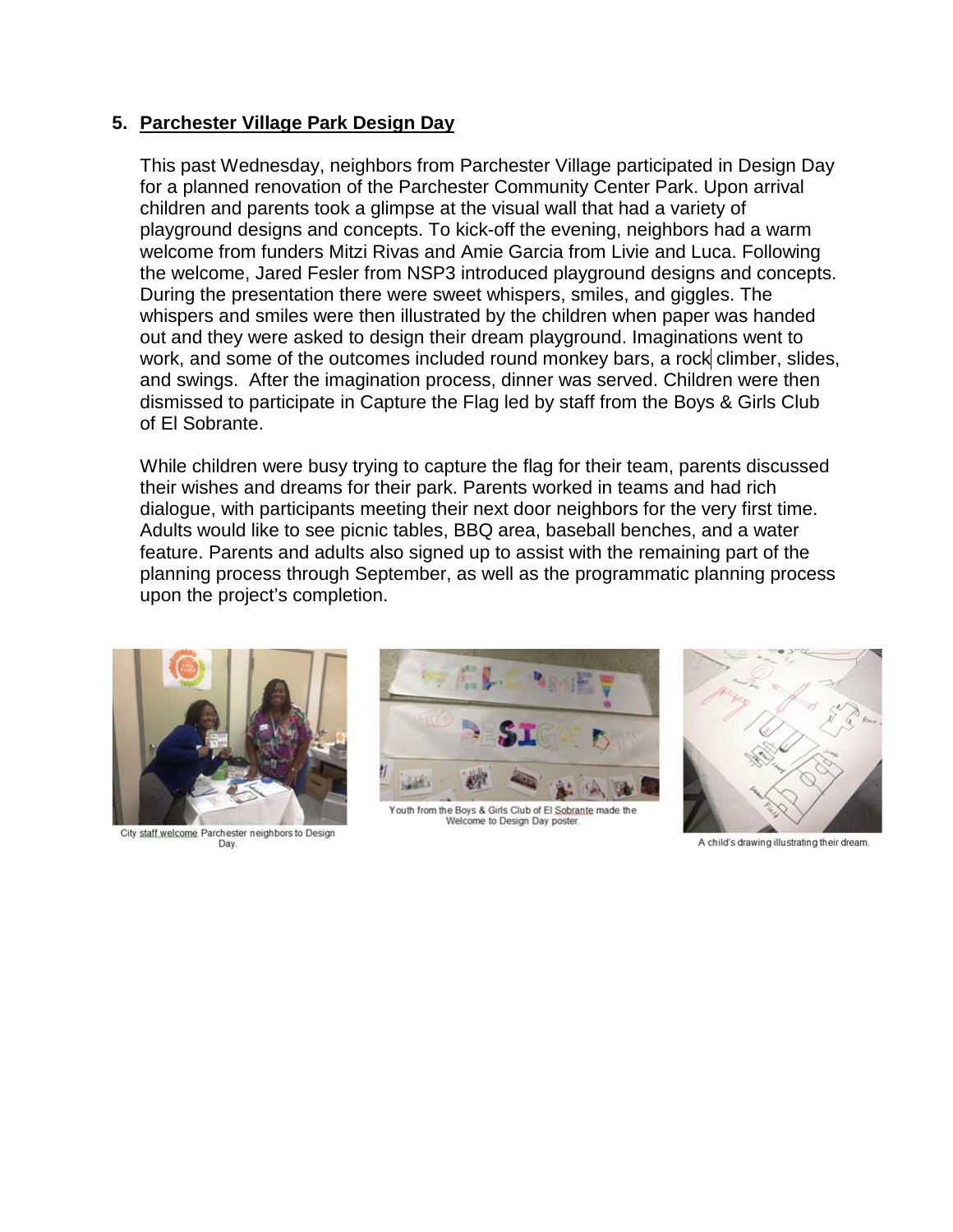

Children look at the visual wall for inspiration.



A child explains her dream playground.



Adults and parents discuss their wishes for their park.

#### **6. Funders Visit Pilot Summer Day Camps**

On Friday, July 11<sup>th</sup>, the Scully Foundation, Bechtel Foundation, and Chamberlain Family Foundation visited the two summer pilot programs being hosted at Nevin Community Center and Shields-Reid Community Center. The morning started off with the Ed Fund and the City of Richmond providing a brief summary about the pilot programs. Following this briefing, groups were escorted to each of the sites to meet the children, recreation staff, and school day teachers all who are making this pilot a success.

The City of Richmond, West Contra Costa Unified School District and the Ed Fund continue to raise awareness about the new model being introduced. Youth have been participating in a dynamic, high quality summer experience. Teachers from Verde and Peres Elementary schools are serving as the academic coaches while recreation staff are serving as the recreation coaches. The pilot programs offer a fun, project-based curriculum that incorporates social-emotional learning, academic enrichment, and physical activity. In addition to daily camp activities, children have been taking weekly field-trips to the Richmond Plunge along with attending other offsite field-trips. Camp registration is still open and will be operational through the end of the summer.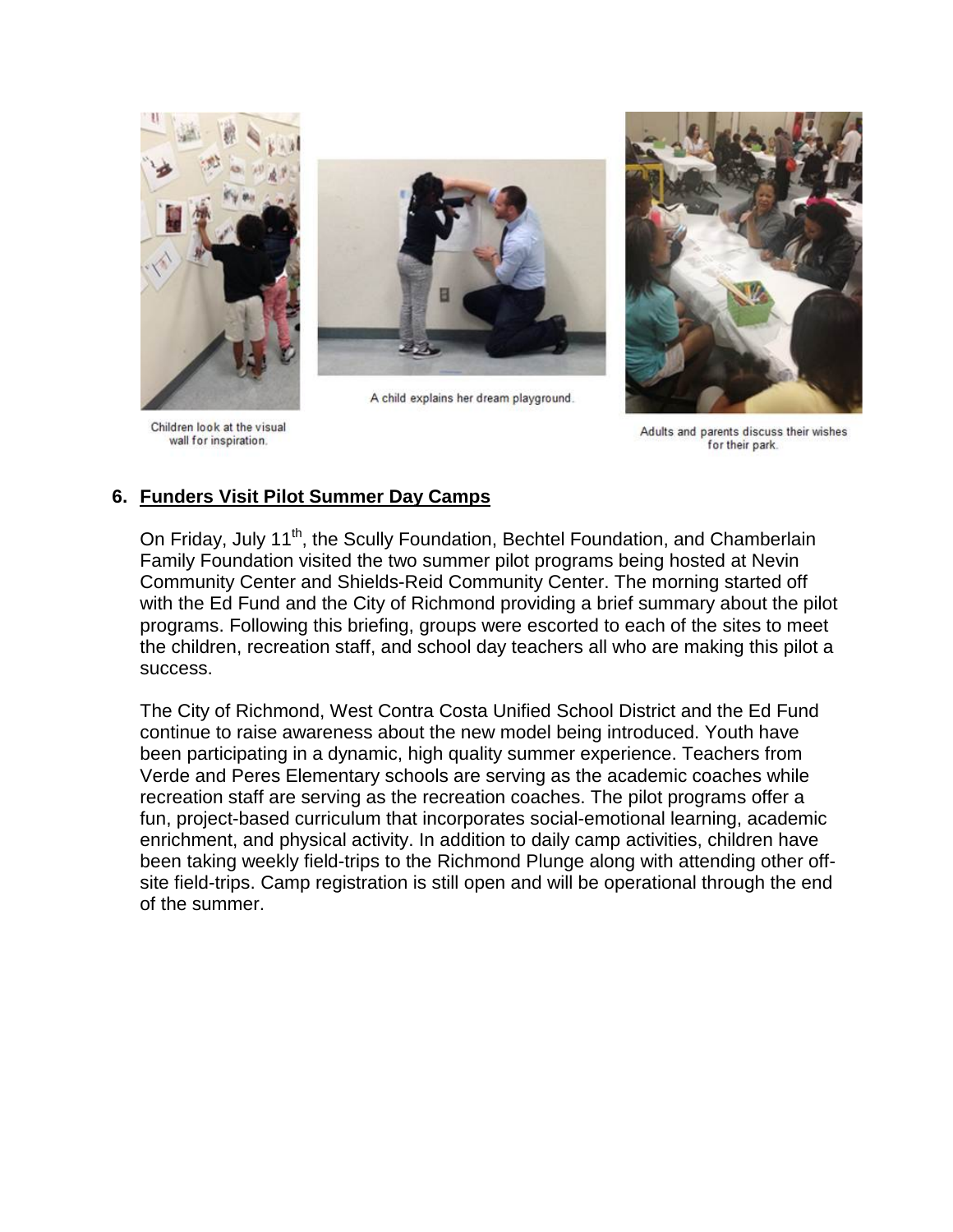

Recreation staff from Shields-Reid lead children in the scheduled art activity.



Youth from Nevin Center explain to the group what they have been learning.

#### Mindful Life Project lead youth in mindfulness.

#### **7. Music on the Main**

On Wednesday, July 23<sup>rd</sup> from 5:00 PM to 7:00 PM, Richmond Main Street will host Music on the Main on the corner of Marina Way and Macdonald Avenue. Come enjoy music, food and fun for the entire family!



#### **8. City Manager Chronicles**

I have listed below some of the topics for meetings that I have recently attended in the hope that it provides an idea of the varied issues with which our organization deals routinely.

Activities and meeting topics during the past week have included: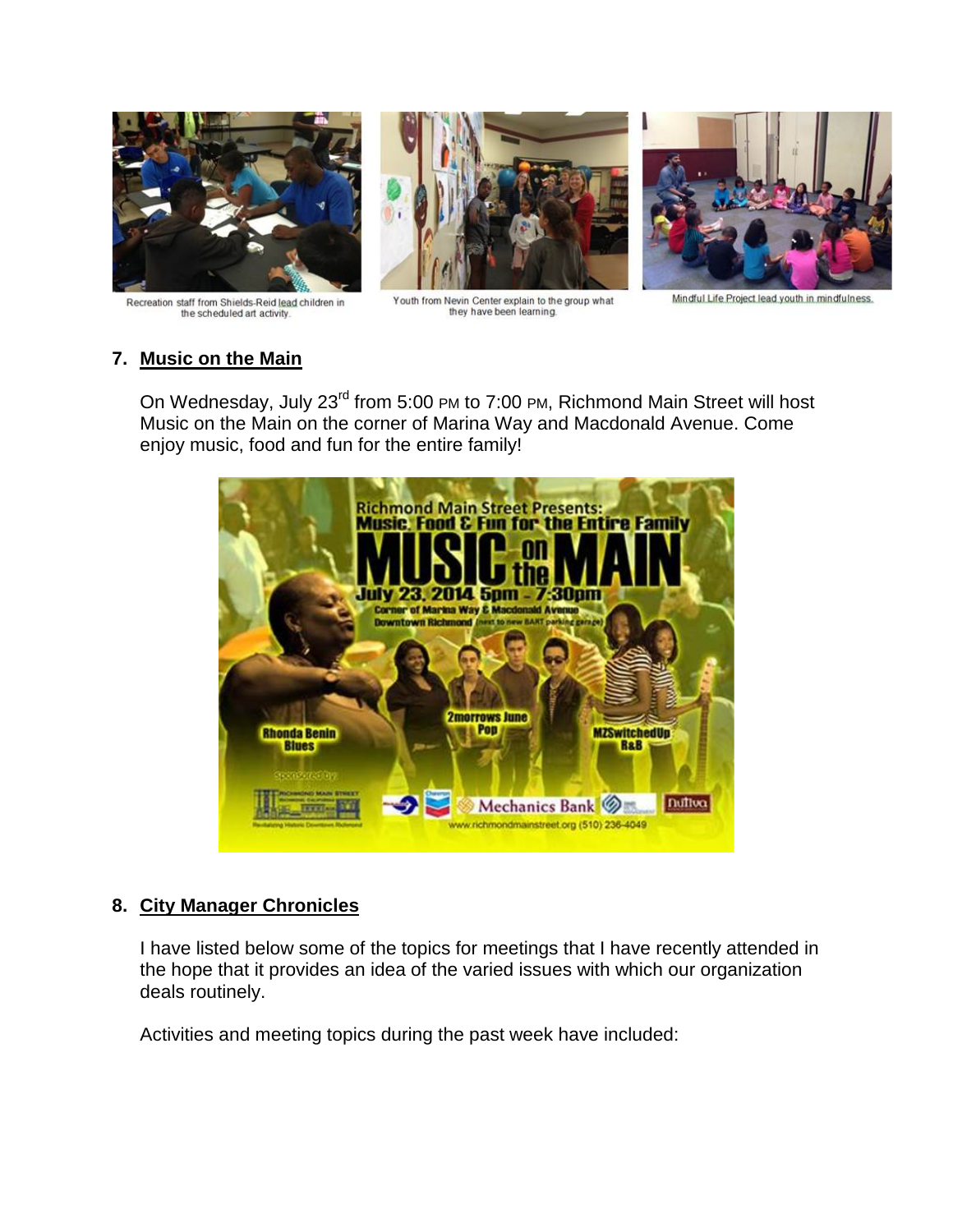- Met with a standing organizational development team of select City staff members to discuss strategies to improve organizational efficiency and effectiveness;
- Met with community members to discuss local hire provisions of the propsed Chevron modernization project;
- Met with Ric Ambrose, Executive Director, and Andi Biren, Boardmember, of the Richmond Art Center to discuss future partnership opportunities;
- Attended a "trial run" commute for the Richmond Ferry (see item 3 of this report);
- Discussed the franchise agreement renewal process with representatives from PG&E;
- Attended the quarterly update meeting for Chevron's Economic Revitalization Initiative, together with Employment & Training Director Sal Vaca;
- Participated in a conference call with an investor/developer, together with Economic Development Manager Janet Johnson, to discuss opportunities in Richmond;
- Attended a demonstration of a mobile-app to accept and respond to resident service requests;
- Discussed ways to enhance overtime expenditure controls with Finance Director Jim Goins, Police Chief Chris Magnus, and Fire Chief Michael Banks;
- Attended my regular monthly meeting with WCCUSD School Superintendent Dr. Bruce Harter.

These meetings were in addition to attending the regular management staff meeting, agenda planning, reviewing staff reports to the City Council, doing department head "check-ins," having discussions on various personnel matters, and having short discussions with staff, community members, members of the press, etc.

Please feel free to contact me if you have any questions about the substance of these or any other topics.

#### **9. Officer Bradley A., Moody Memorial Underpass Project**

The Bradley A. Moody Memorial Underpass Project involves the construction of a roadway underpass on Marina Bay Parkway between Meeker Avenue and Regatta Boulevard, and is intended to resolve long-standing access limitations to the Marina Bay area caused by frequent train crossings. In early September 2013, Marina Bay Parkway was closed to traffic. This closure is planned to remain in place until early May 2015.

During the week of July 14<sup>th</sup>, crews continued installation of walers and permanent struts, allowing for the removal of approximately half of the temporary steel struts that were suspended above the roadway. In order to expedite this work, crews plan to work on Saturday, June 28<sup>th</sup>, and hand work (i.e. no heavy equipment) to assemble the rebar can be expected to start at 7:00 AM on most days. Also during the week of July  $14<sup>th</sup>$ , excavation and tieback installation at the pump station was completed.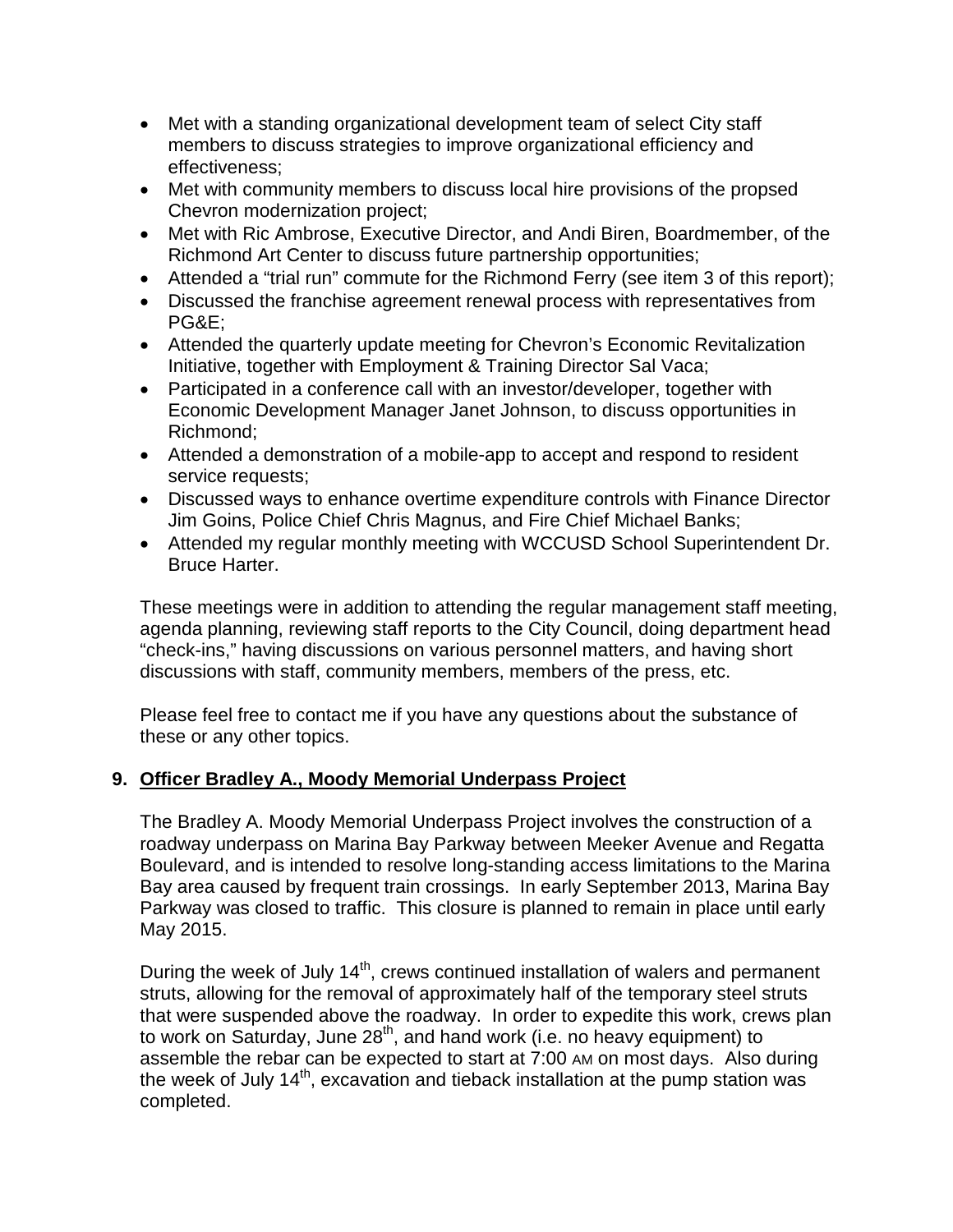For the week of July 21<sup>st</sup>, waler and strut installation will continue, and is anticipated to continue for approximately four additional weeks. Also, the floor of the pump station will be constructed, and storm drains will be installed at Pierson Avenue (in front of PG&E).

For additional information and to be added to the project update contact list, please see the project website at [www.moodyup.com.](http://www.moodyup.com/) You can also follow the project on twitter: @moodyunderpass, or contact the project's public outreach coordinator Jacqueline Majors at (925) 949-6196.

#### **10.Improvements to the San Pablo Dam Road Interchange at I-80**

In preparation for future improvements to the San Pablo Dam Road Interchange at I-80, El Portal Drive, near Glenlock Street in the City of San Pablo, will be temporarily closed to allow for the advance relocation of underground utilities.

**The roadway closure is scheduled to begin on Monday, June 23rd, 2014, and is anticipated to continue into August 2014.** The closure limits on El Portal Drive will be between Glenlock Street and the entrance ramp to westbound I-80 (towards San Francisco), near the Shell Gas Station. Access to/from Glenlock Street from/to El Portal Drive and all entrance and exit ramps will remain open at all times during construction. The sidewalk on El Portal Drive within the road closure segment will remain open at all times, except as needed, when construction activities require temporary closure for public safety.

Detour signs will be posted to inform drivers of alternative routes to reach their destination during the roadway closure. Electronic changeable message signs will be placed in strategic locations on city streets to minimize traffic delays and public inconvenience.

The Contra Costa Transportation Authority and project partners, including the cities of San Pablo and Richmond, Contra Costa County, and Caltrans, are making every effort to provide opportunities for project neighbors to stay informed about this construction work.

More information about the project can be found at: [http://www.ccta.net/projects/project/38.](http://www.ccta.net/projects/project/38)

The project hotline's number is (510) 277-0444.

Thank you for your cooperation during this essential work.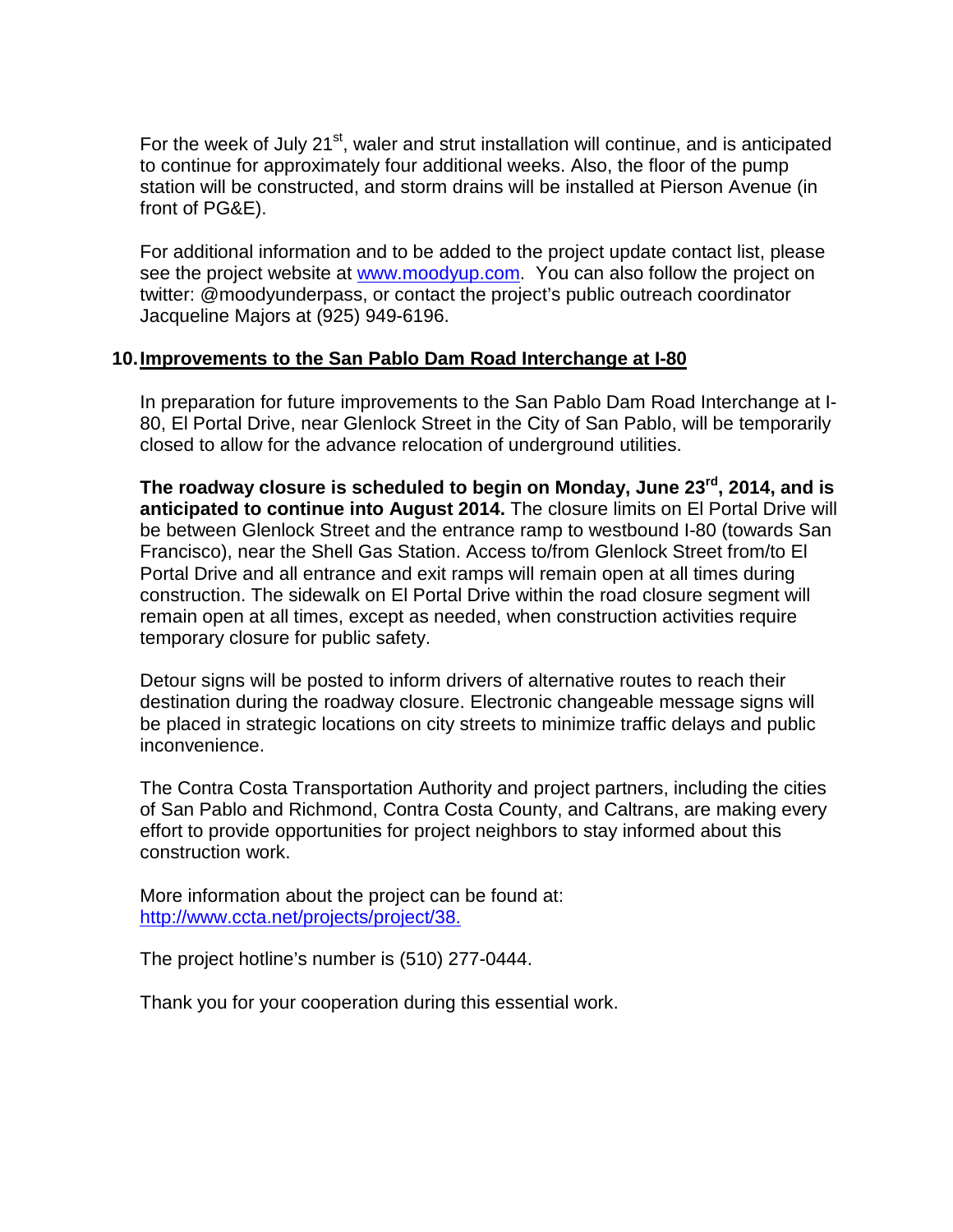

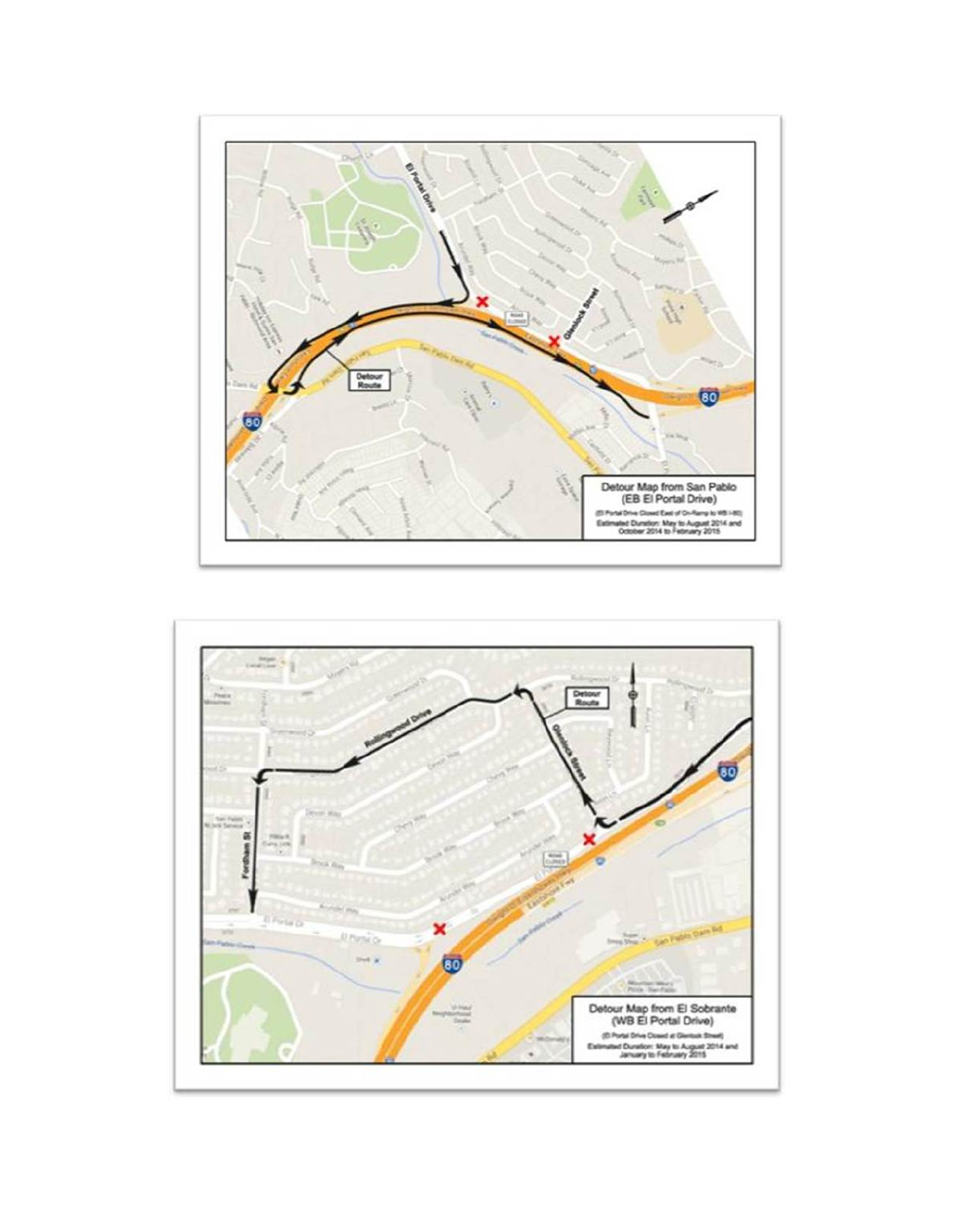### **11.Information Technology (IT) Department Updates**

#### Community Wi-Fi

Staff met with Internet Archive to install an additional Wi-Fi repeater on the City's tower. This additional repeater will increase the coverage area in Richmond. Additional antennas are needed to build redundancy.



#### **Website Statistics**

Below are the top ten web page searches on the City of Richmond's website for the fourth quarter ending June 30<sup>th</sup>.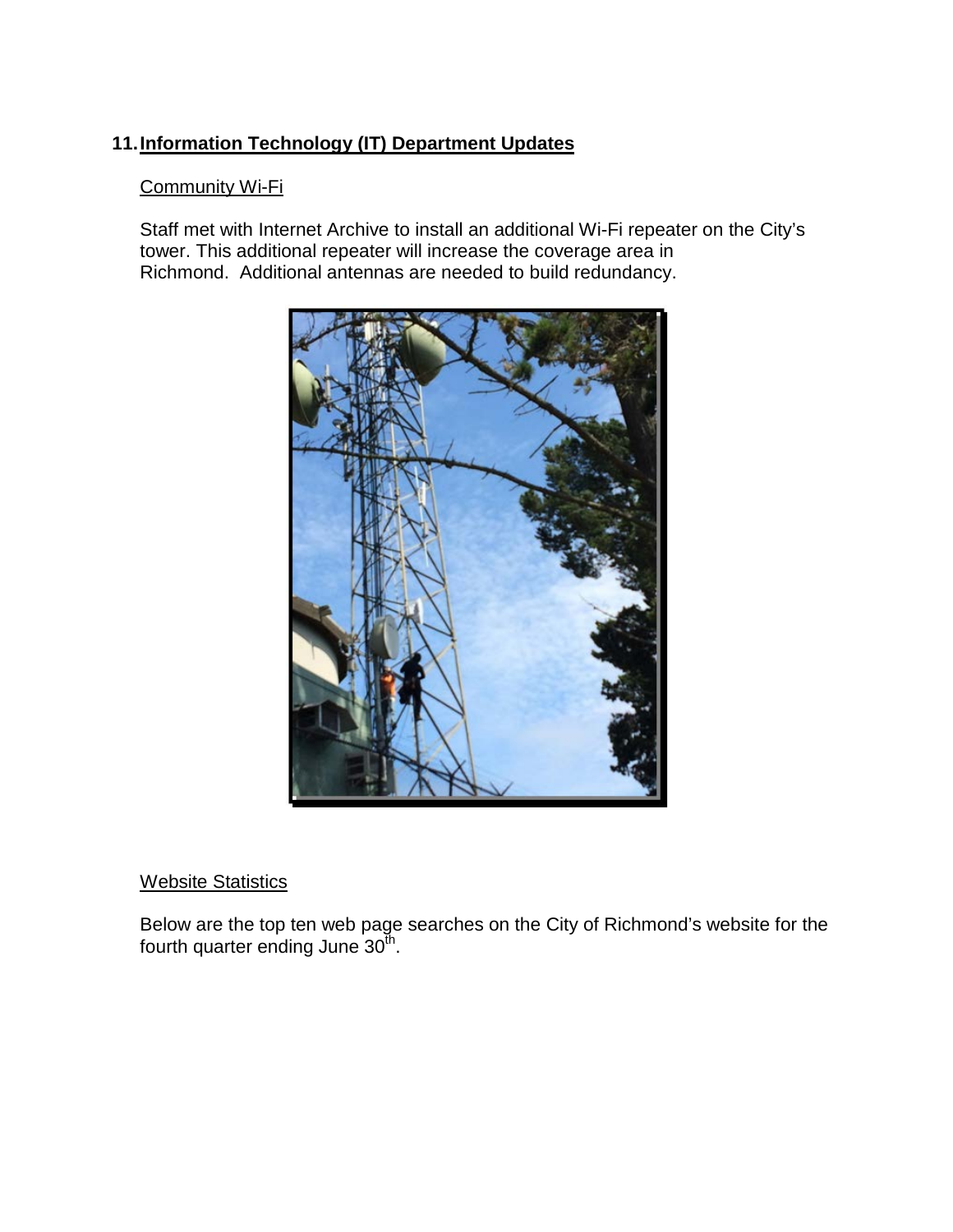

### IT/KCRT Image of the Week



Juneteenth Panorama 2014

### Highlight Video of the City of Richmond's 3<sup>rd</sup> of July 2014 Celebration

Please visit the following link to watch a wonderful video of the  $3<sup>rd</sup>$  of July festivities:

<https://www.dropbox.com/s/lvmojsdp4fti6zi/Sequence%2001%20WMP%20HD.wmv>

#### **12.How Does a Writer Coach Measure Success?**

"How do we (writer coaches) know that the work we have done over the year matters? We fine tune our expectations and celebrate the victories we can pinpoint such as finally becoming comfortable with our student we have been coaching all year and unpacking the stereotype that Richmond students are unmotivated. I have discovered through my work as a writer coach that every young person *wants to do their best and know that their life matters*." This is an excerpt from a blog written by *Jana Haertl, Writer Coach, Richmond High School.*

*Sign-up to be a Volunteer Writer Coach at Richmond or Kennedy High School ~ and register for a training today!*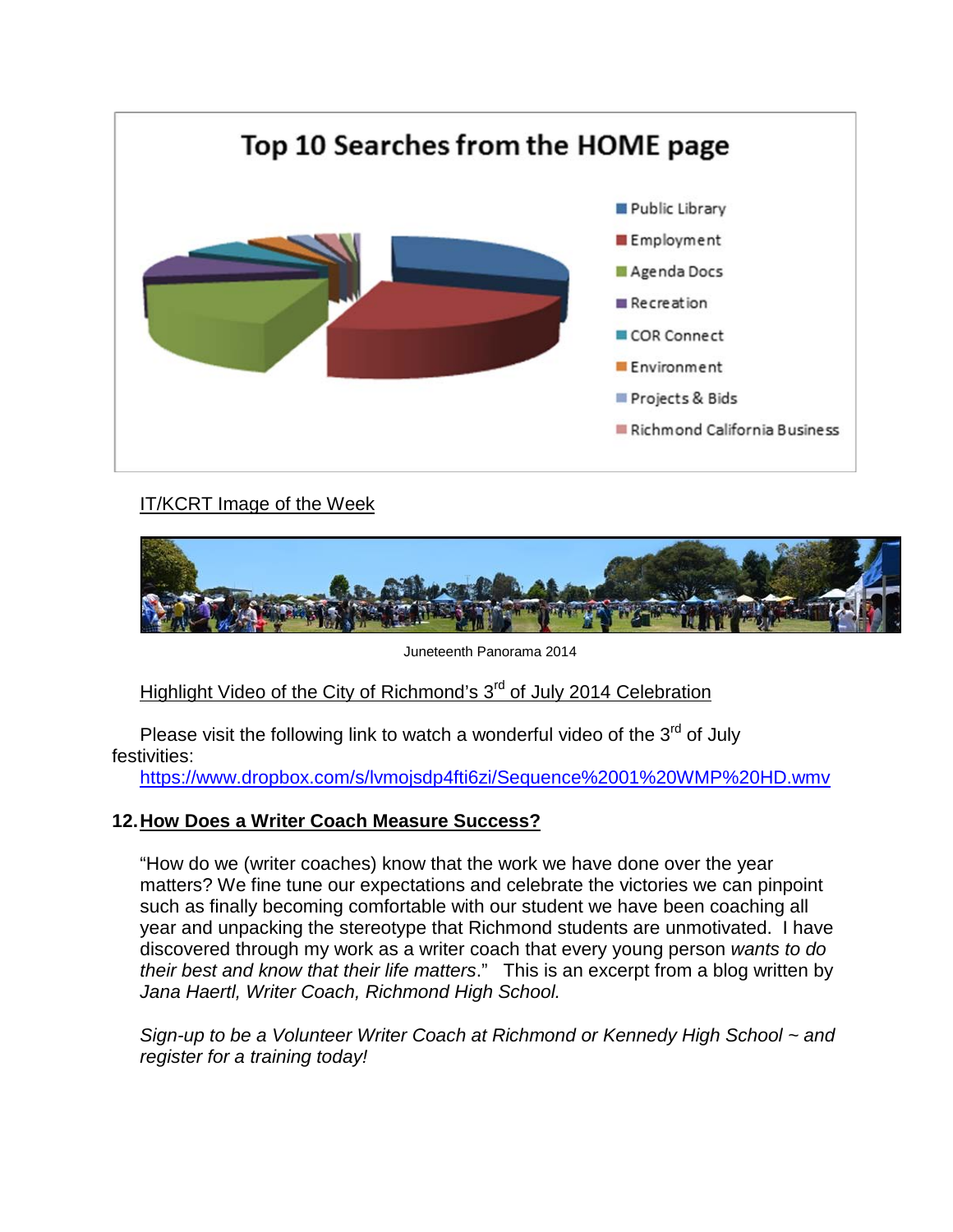RCH3: Thursdays, August 14 & August 21, 2014 from 9:30-12:30 pm at Kennedy High School

RCH4: Wednesday, August 20 & August 27, 2014 from 6:00-9:00 pm at Pt. Richmond First United Methodist Church

RCH5: Tuesdays, September 2 & September 9, 2014 from 12:00-3:00 pm at Richmond High School

RCH6: Wednesdays, September 10 & September 17, 2014 from 12:00- 3:00 pm at Richmond High School

To register go to <http://www.writercoachconnection.org/volunteer-registration.html> or contact the Richmond Volunteer Recruitment Coordinator June Pangelinan at [june@writercoachconnection.org](mailto:june@writercoachconnection.org) or at (510) 685-7054.

#### **13.West Macdonald Avenue Undergrounding Project**

PG&E Rule 20A is an ongoing program that provides for undergrounding of overhead utility lines that is funded through a small surcharge on utility bills. A PG&E Rule 20A Electric Underground Conversion Project for the West Macdonald Avenue area between 5<sup>th</sup> Street and the Richmond Parkway is nearing completion.

The West Macdonald Avenue undergrounding project was initially brought forward to City Council by Engineering Department and Redevelopment staff in 2007 as part of the rehabilitation of Macdonald Avenue. Staff from PG&E and the City presented this approximately \$4 million project to the Iron Triangle Neighborhood Council in the fall of 2013. This project provided underground electric service and utilities in the area and provided much needed area improvements that included ADA curb ramps and upgraded street lighting. The project also allowed for certain private property owners to upgrade their electrical service from 60 to 100 amperage panel units. City Public Works staff are adding the finishing touches by installing new street signs.

A summary of the West Macdonald Avenue Underground Project is as follows:

- Twenty-five new street light poles;
- Eighteen new ADA ramps installed;
- Twenty-four steel and one wooden pole removed and a number of the old metal trolley poles;
- Approximately 18,000 square feet of new cement, sidewalk work;
- Approximately 29,000 square feet of new street AC work;
- Approximately 8,500 linear feet of trenching performed to underground electric, phone and cable utilities.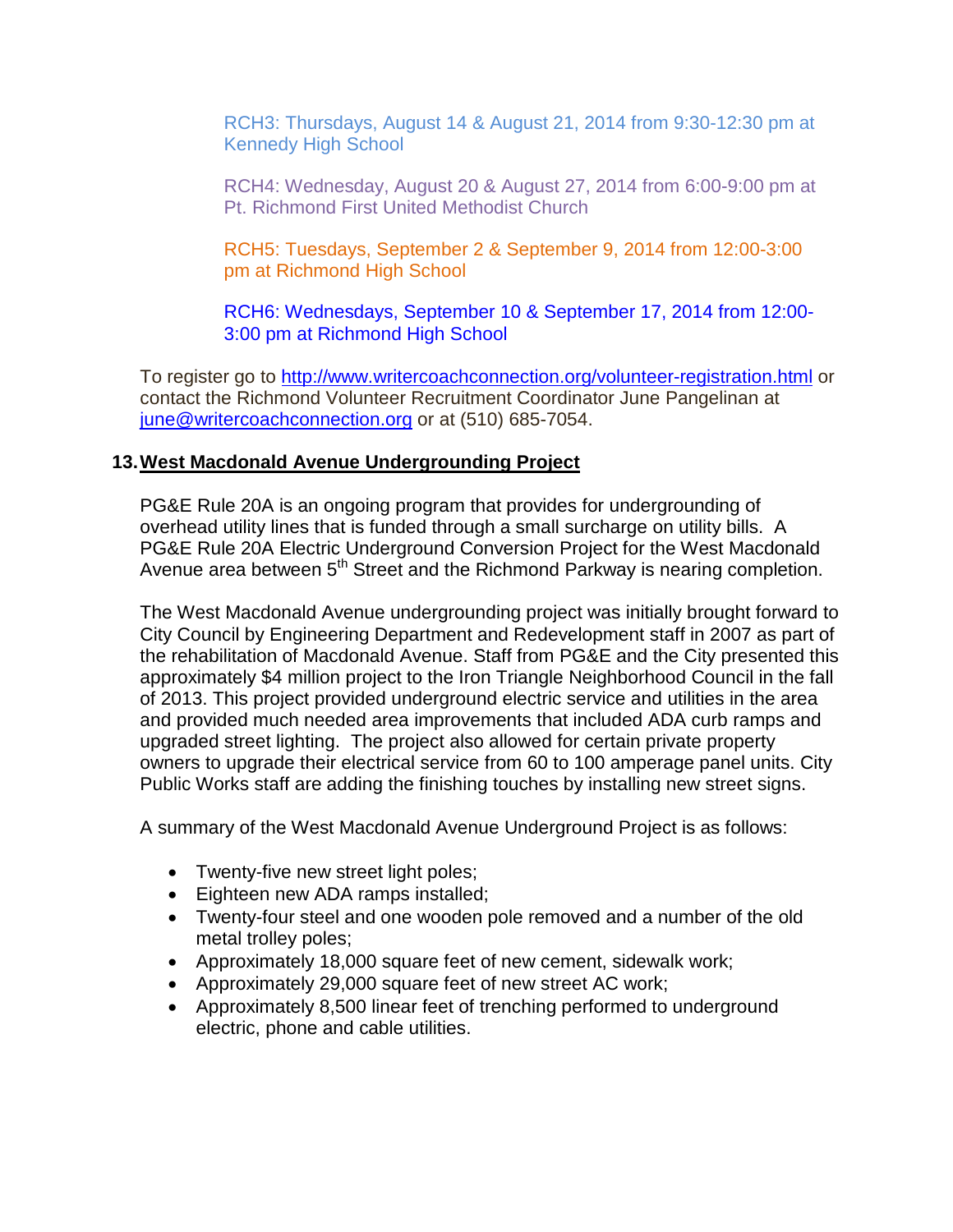

West Macdonald Utility Undergrounding Project

#### **Public Works Updates**

Facilities Mainenance Division: Carpenters repaired the multipurpose room doors at Nevin Center, replaced broken light fixtures in the Children's Library, and have been monitoring the water quality at the Richmond Plunge.

Painters repaired drywall and painted in the Main Library staff area, and painted in various locations within the Nevin Community Center.

Stationary Engineers performed preventative maintenance to the Library's main boiler, repaired the apparatus door at Fire Station #64, repaired the automatic gate at Fire Station #68, cleaned the air handling tunnels at the Richmond Auditorium, and replaced the supply valve for the heating system to the City Manager's area.

Electricians repaired the Marina Bay Trail lights, fixed the lights at the Veterans Memorial Park, attended to a damaged pole on Regatta Boulevard, and replaced a green light signal on Richmond Parkway and Gertrude Avenue.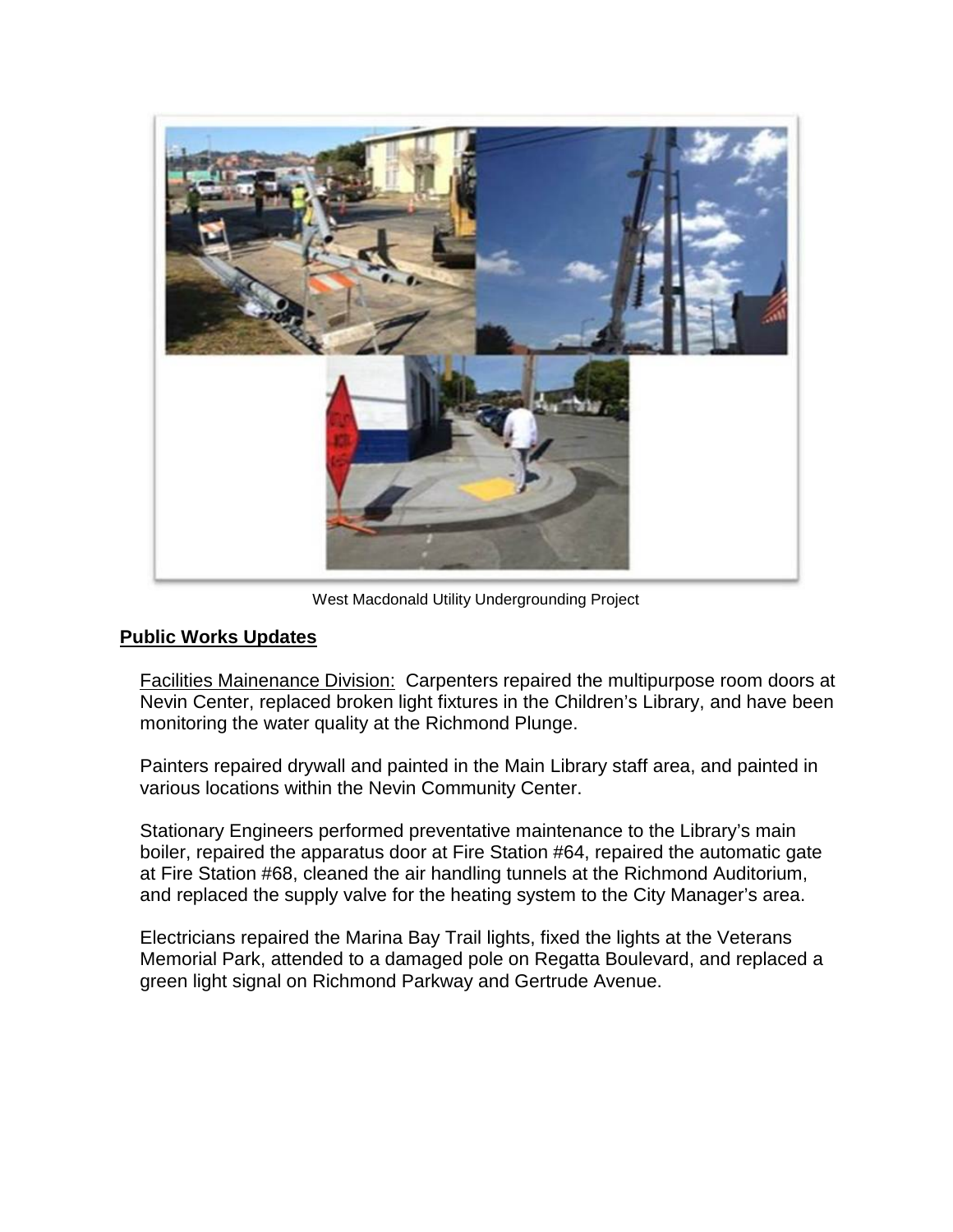

Damaged Pole on Regatta Boulevard

Parks and Landscaping Division: Crews repaired the door and roof of the well pump building within Nicholl Park, fixed the fence on Carlson Boulevard, replanted the roses around the Civic Center marquee, delivered mulch for an upcoming "Work Party" event, repaired a broken irrigation line at the Plunge, started the playlot project at 9<sup>th</sup> Street and the Greenway, performed weed abatement and general maintenance on the Richmond Parkway, and performed irrigation checks/repairs at Parchester, Bay Vista, Country Club Vista and Hilltop Green Parks.



Richmond Parkway Maintenance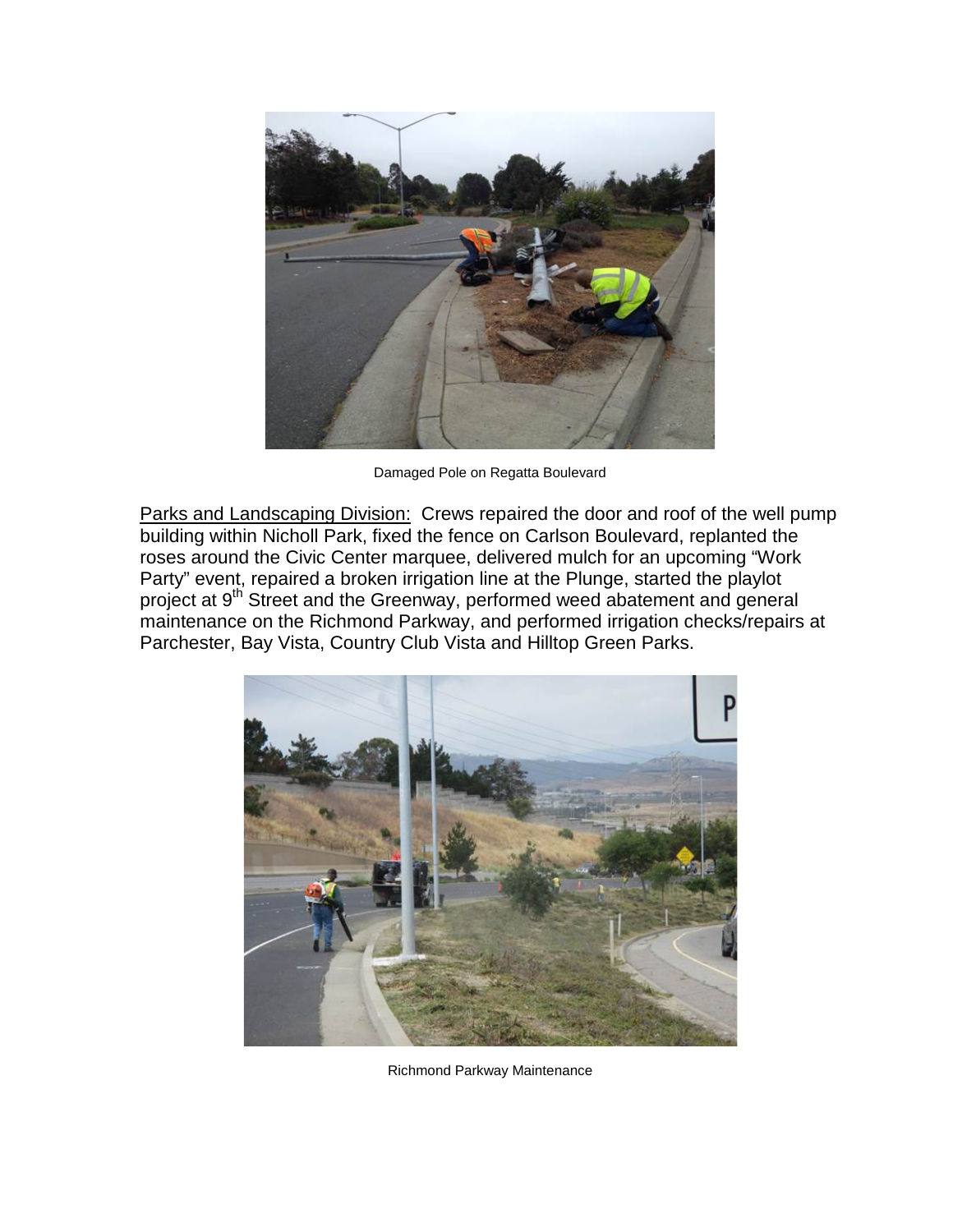Tree crews trimmed trees along Bissell Avenue, Carlston Street, Garvin Avenue, 34<sup>th</sup> Street, Barrett Avenue, South 18<sup>th</sup> Street, and at LaMoine Park.



Streets Division: Staff grinded and paved Buena Vista Avenue and Montana Avenue, as well as worked from the outstanding pothole and sidewalk list.

Paving at Buena Vista and Montana Avenue

Street sweeping performed commercial sweeping services for the second Monday and the third Tuesday through Friday in May Valley, Vista View, Clinton Hill I, North Richmond, Iron Triangle, North and South Belding Woods, Atchison Village, Santa Fe, Coronado, Marina Bay, and Point Richmond neighborhood council areas.

Signs and Lines staff installed 14 new signs and poles, repaired 18 signs, and installed 2 new Rosie the Riveter Signs and footings.